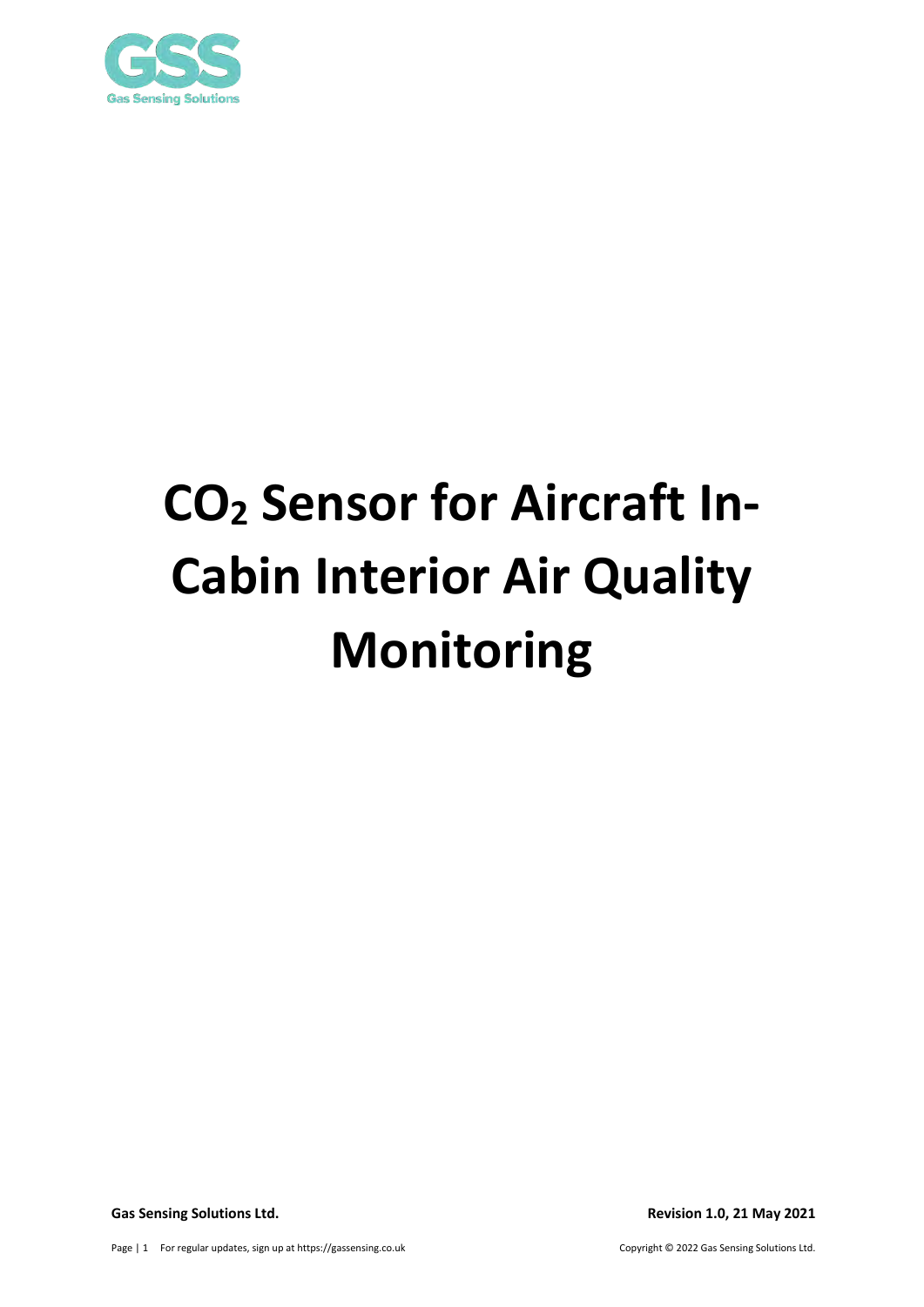### **White Paper**



#### **TABLE OF CONTENTS**

<span id="page-1-0"></span>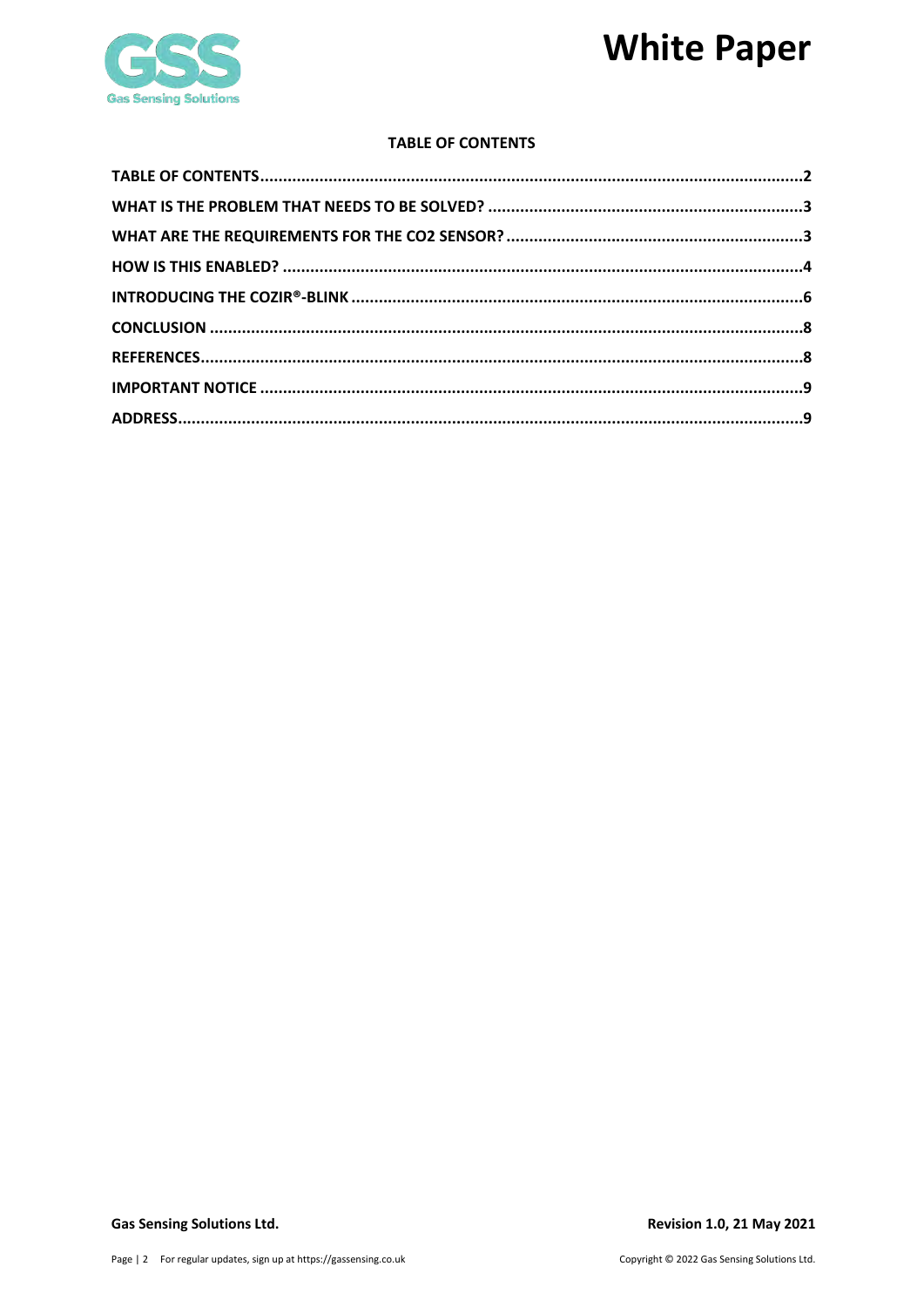

#### <span id="page-2-0"></span>**WHAT IS THE PROBLEM THAT NEEDS TO BE SOLVED?**

Building management systems (BMS), Demand-Controlled Ventilation (DCV) systems and Indoor Air Quality (IAQ) equipment often require installation of wirelessly-connected, battery-powered  $CO<sub>2</sub>$ sensor devices in environments where mains power is not easily accessible or where its provision is not economically viable; such as with building technology upgrades and retrofitting.

The requirement to measure air quality is being driven by two key factors, legislation, and economics. Many countries have either set or are in the process of setting maximum allowable levels of CO2 in School Classrooms, Hospitals, Public Buildings, Hotels and in the workplace. For example, the US Occupational Safety and Health Administration (OSHA) $<sup>1</sup>$  has set a Permissible</sup> Exposure Limit (PEL) for  $CO<sub>2</sub>$  of 5,000 parts per million (ppm) (or 0.5 %) over an 8-hour workday. They report that exposure to levels of  $CO<sub>2</sub>$  above this can cause problems with concentration, an increased heart rate, breathing issues, headaches, and dizziness.

Changing the air in a building to regulate  $CO<sub>2</sub>$  levels has an energy cost - especially if the incoming air also has to be heated or cooled. This is particularly relevant at night-time and weekends when buildings may not be fully occupied. DCV or IAQ equipment are increasingly incorporating  $CO<sub>2</sub>$ monitors so that the air change is controlled by the need to reduce the  $CO<sub>2</sub>$  levels.

### <span id="page-2-1"></span>**WHAT ARE THE REQUIREMENTS FOR THE CO2 SENSOR?**

CO<sub>2</sub> monitoring systems often need to be installed in locations where access to mains power is limited, or its provision is costly. The ability to be able to power the  $CO<sub>2</sub>$  sensor for long periods of time from a battery or from energy generated using harvesting techniques is highly desirable. To reduce maintenance costs, users want the ability for the  $CO<sub>2</sub>$  sensor to operate autonomously for up to 10 years without user intervention.

Energy harvesting is a technique used to collect very small amounts of ambient energy to power wireless devices. Assuming the power consumption of the  $CO<sub>2</sub>$  sensor and wireless network interface is low enough, ambient energy present in the environment can be sufficient to power remote monitoring equipment with an almost unlimited lifetime.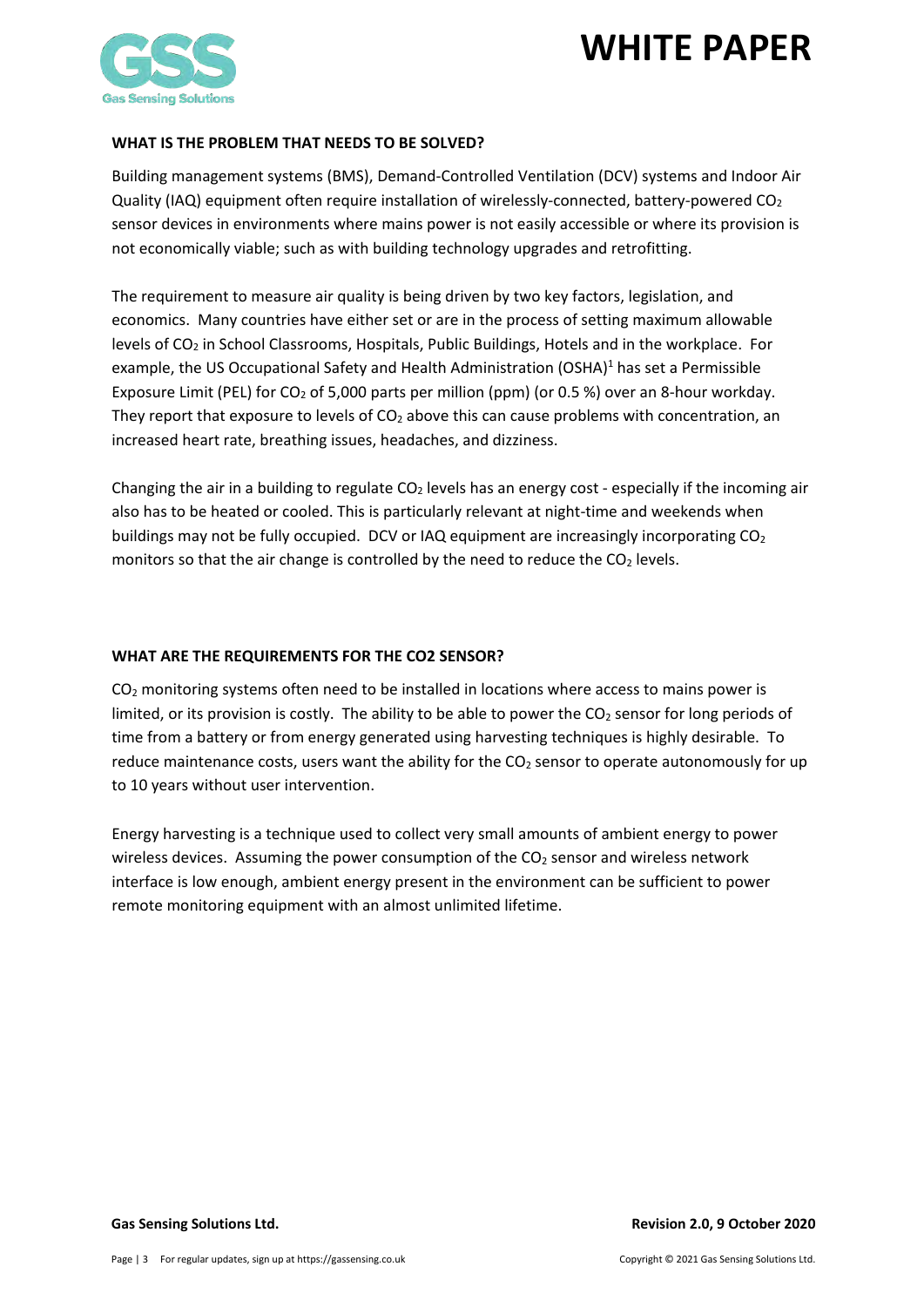

#### <span id="page-3-0"></span>**HOW IS THIS ENABLED?**

A wireless  $CO_2$  sensor suitable for use in IAQ systems consists of four major building blocks, a  $CO_2$ sensor, microcontroller, low power radio module and a power source.



Conventional CO<sub>2</sub> sensors work by illuminating the gas using a filtered incandescent light source and measuring the absorption using a light detector. However, the power consumed using this type of  $CO<sub>2</sub>$  sensor is too high to make it usable in a portable, or low power application. The cost of facilities management required to frequently change batteries is impractical and too expensive.

Regardless of the source of illumination, measurement of the  $CO<sub>2</sub>$  level is determined using the Beer-Lambert law<sup>2</sup>. Beer-Lambert's law states that the loss of light intensity when it propagates in a medium is directly proportional to intensity and path length. CO<sub>2</sub> molecules absorb infrared radiation at a wavelength of around 4.25 microns.

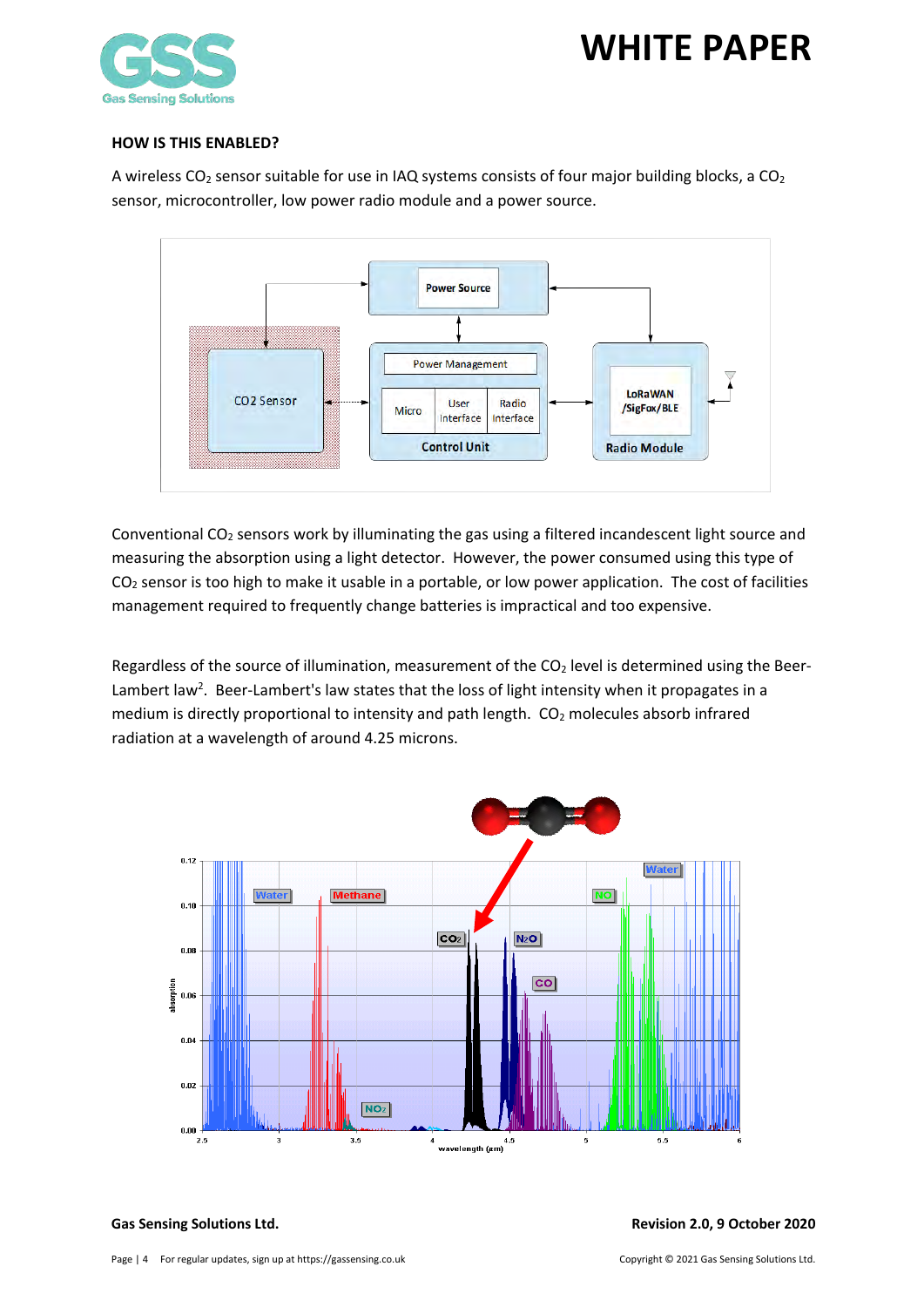

Gas Sensing Solutions'  $CO<sub>2</sub>$  sensor uses a solid state, ultra-low power LED light source. This type of light source has a number of advantages, particularly for low power applications. The  $CO<sub>2</sub>$  gas is strongly absorbed by mid-IR 4.25um light. GSS manufactures its own LEDs, which have been specifically designed to emit a narrowband of light centred at 4.25um. This means little or no energy is consumed generating light of wavelengths that are unused. This is very different from a typical incandescent light source, which is intrinsically inefficient as it generates broadband light, most of which is wasted.

Solid state sensors such as those from GSS also have a much longer lifetime, typically measured in years, which along with the long run time dramatically reduce lifetime maintenance costs.



GSS's ultra-efficient LED light source can also be switched on and off rapidly, much faster than conventional incandescent sources. The GSS LEDs can switch on and become usable for  $CO<sub>2</sub>$ measurement within seconds. This enables the user to take readings quickly before shutting down the module, thus minimising overall power consumption.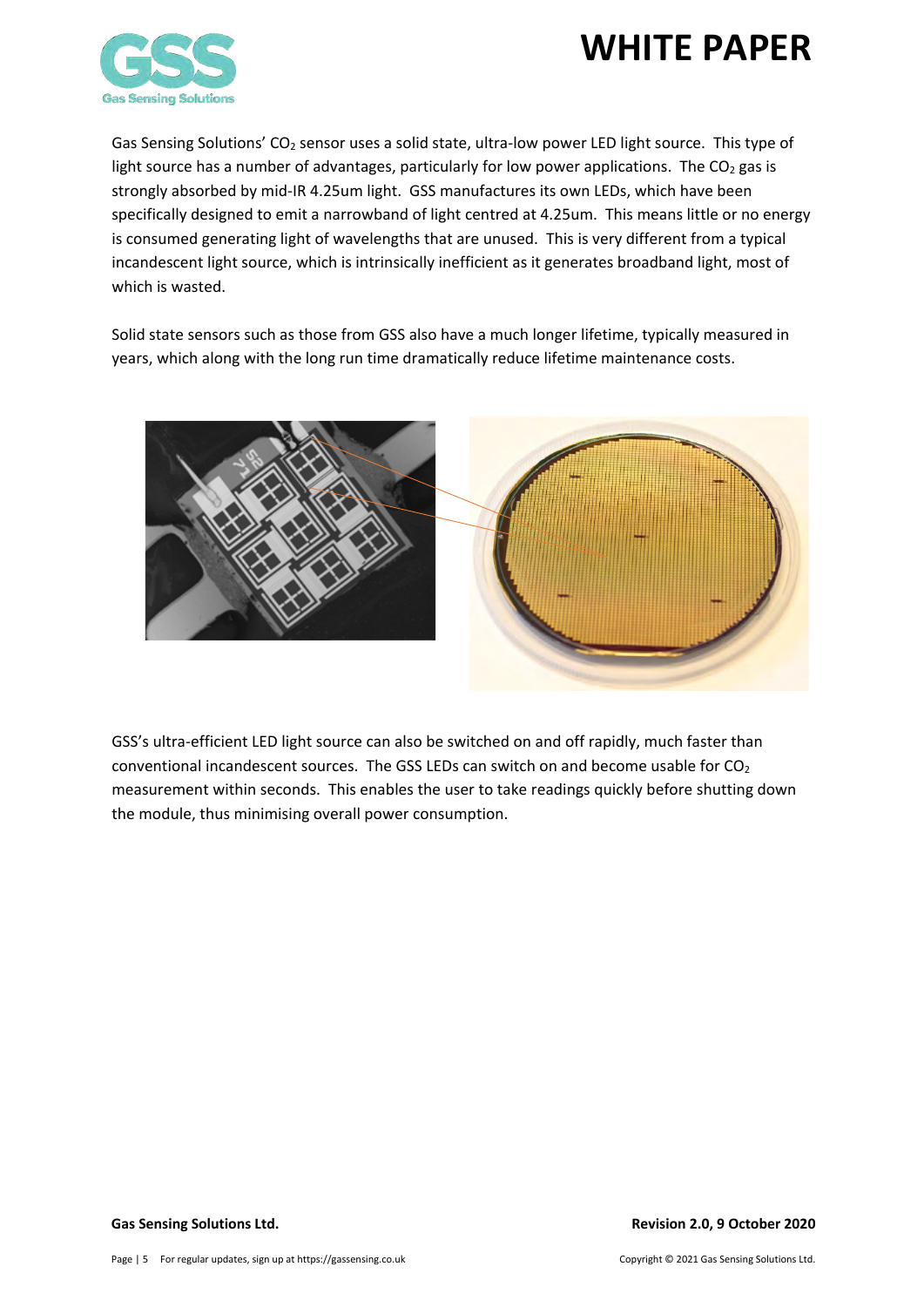

#### <span id="page-5-0"></span>**INTRODUCING THE COZIR®-BLINK**

GSS has recently designed a new ultra-low power  $CO<sub>2</sub>$  sensor module specifically for low power applications. The module consists of four major functions, a mid-IR LED, a photo-diode, an optical light path and a microcontroller.



Light from the LED is injected into the optical cavity, which contains the  $CO<sub>2</sub>$  gas that has been allowed to enter it through a hole on the top surface. The light that passes through the optical cavity is detected by the photo diode. The signal from the photo diode is digitised by the microcontroller and compared with a reference level stored in memory. The microcontroller can then calculate the level of  $CO<sub>2</sub>$  in the optical cavity.

The introduction of the CozIR®-Blink allows users to reduce power consumption of the  $CO<sub>2</sub>$ measurement to unprecedented levels. The CozIR®-Blink is designed for ultra-low power applications where power is often at a premium. CozIR®-Blink is designed to be power cycled.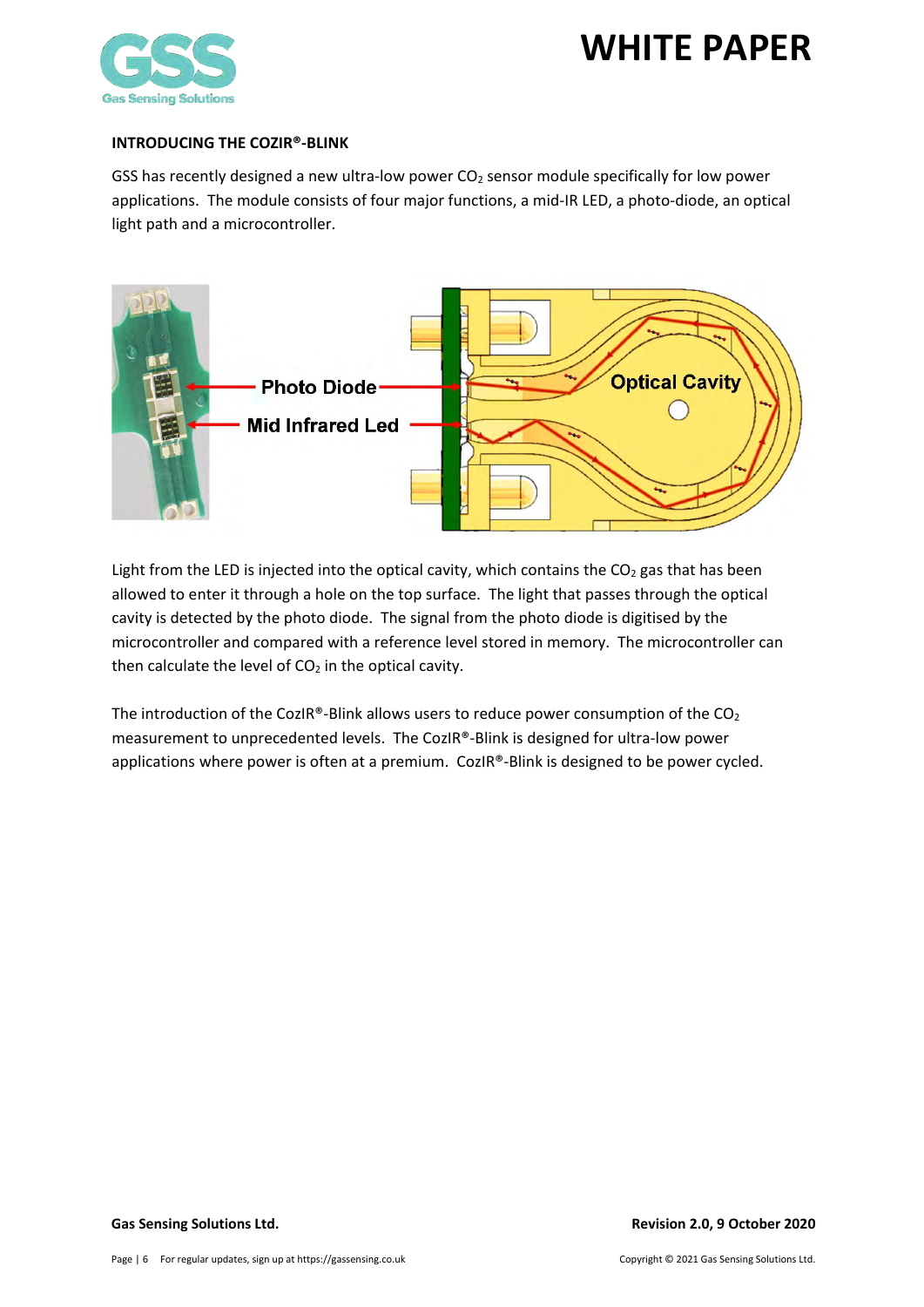

When the sensor is switched on, a measurement is automatically initiated. Data can be read out once the READY pin is pulsed high, approximately 3.3s after application of power. The sensor can then be subsequently switched off, saving power.



| <b>PARAMETER</b>                      | <b>SYMBOL</b> | <b>MIN</b> | <b>TYP</b> | <b>MAX</b> | <b>UNIT</b> |
|---------------------------------------|---------------|------------|------------|------------|-------------|
| <b>READY Data Valid from Power On</b> | t1            | 0.3        | 3.3        |            |             |
| READY High Pulse-Width                | Ţ2            |            | 16.5       |            | ms          |
| <b>READY Low from Power On</b>        | Ţз            |            |            | 100        | ms          |
| Control Interface Setup Time          | L4            | 600        |            |            | ns          |

The sensor interfaces to the host controller using a UART or  $I^2C$  interface. In its simplest form, the sensor is accessed by the I<sup>2</sup>C Master requesting data from the sensor once the READY pin is pulsed high. The Master selects the CozIR®-Blink and reads out data in 2 bytes from the appropriate register. The data is in binary format.



Switching the CozIR®-Blink sensor off allows the user to reduce power consumption to close to zero when not taking measurements. The user can optimise the active power consumption of the  $CO<sub>2</sub>$ module by varying the power-on time, the measurement duration and measurement cycle time.

#### **Gas Sensing Solutions Ltd. Revision 2.0, 9 October 2020**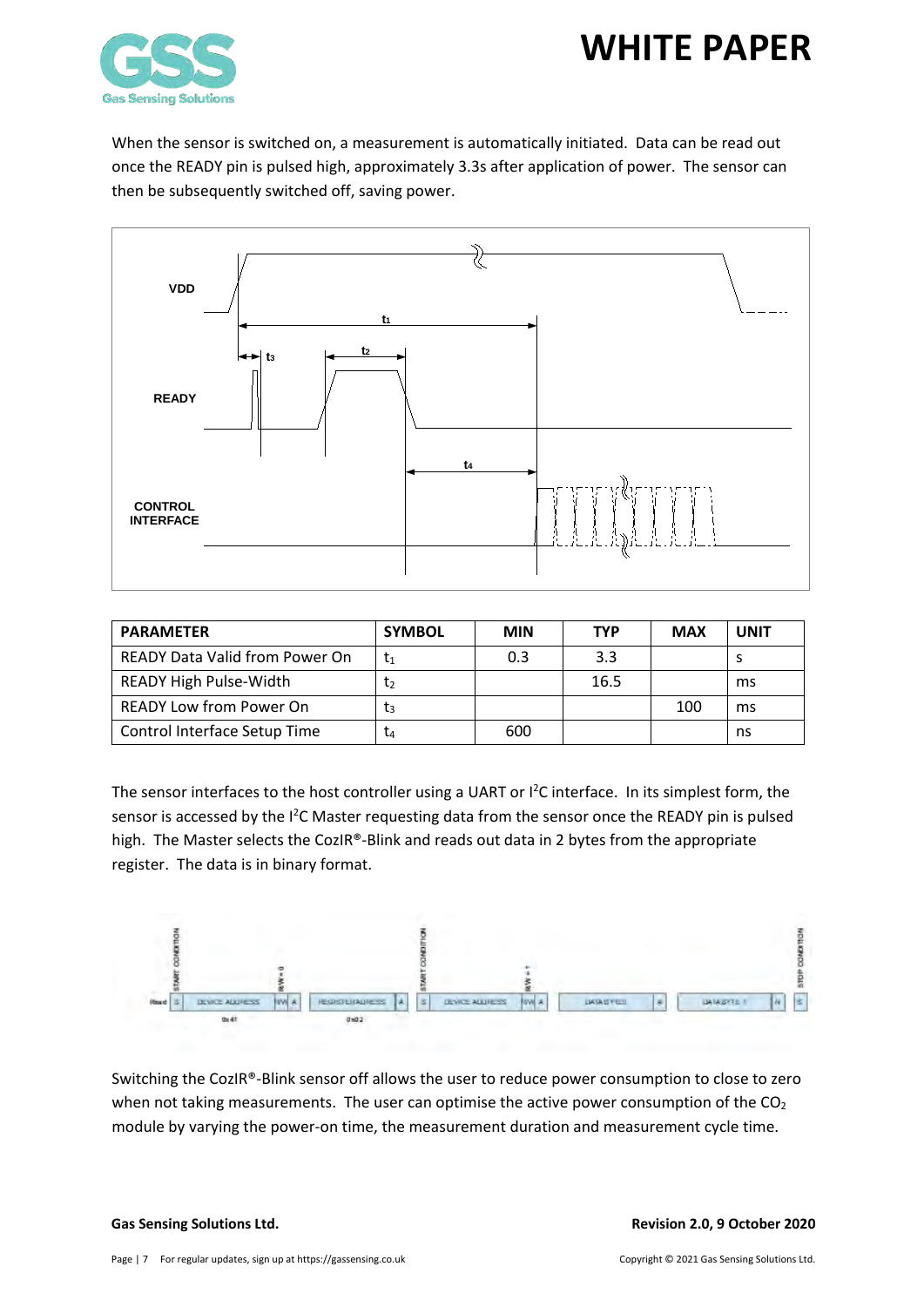

Power consumption of the CozIR®-Blink module is defined by the following equation.

Power  $(\mu W) = \frac{1.5625*number~of~pulses~per~reading}{Measurement~period~in~seconds} * 1000$ 

In a typical application such as HVAC where the user might want to take a reading every minute, the power requirement can be as low as 417uW per reading for the CozIR®-Blink. Power consumption can be reduced even further by setting the unit to reduce measurement accuracy, or by increasing the measurement interval.

The CozIR®-Blink has been designed to run autonomously and requires no in-use adjustment over the lifetime of the sensor. The sensor is calibrated before shipping with a 400ppm zero point. During use, the sensor can be programmed to automatically re-zero with a duty cycle defined by the user. This ensures the sensor can operate optimally over the lifetime of the product. Accuracy is further improved by allowing the user to configure the sensor for the effects of altitude.

The CozIR®-Blink automatically starts a measurement sequence when power is applied to the module. The sensor module flags that a  $CO<sub>2</sub>$  measurement is available and is designed to be powered down after the measurement is read out.

#### <span id="page-7-0"></span>**CONCLUSION**

GSS's new CozIR®-Blink has been designed specifically to address applications that require measurement of  $CO<sub>2</sub>$  combining very low power consumption with high accuracy. This ultra-low power  $CO<sub>2</sub>$  sensor can be powered from a small battery, solar panel or other energy harvesting device, with enough power left over for a wireless data and control connection. This makes it ideal to address the emerging requirements for low cost distributed building management systems (BMS), Demand-Controlled Ventilation (DCV) and Indoor Air Quality (IAQ) systems.

To learn more about how the CozIR®-Blink can save your application on power consumption, visit our website today.<https://www.gassensing.co.uk/product/cozir-blink/>

#### <span id="page-7-1"></span>**REFERENCES**

- 1. United States Department of Labour. (n.d.). *Permissible Exposure Limits / OSHA Annotated Table Z-1*. Retrieved from Occupational Safety and Health Administration: <https://www.osha.gov/dsg/annotated-pels/tablez-1.html>
- 2. chemguide. (n.d.). *THE BEER-LAMBERT LAW*. Retrieved from chemguid: <https://www.chemguide.co.uk/analysis/uvvisible/beerlambert.html>